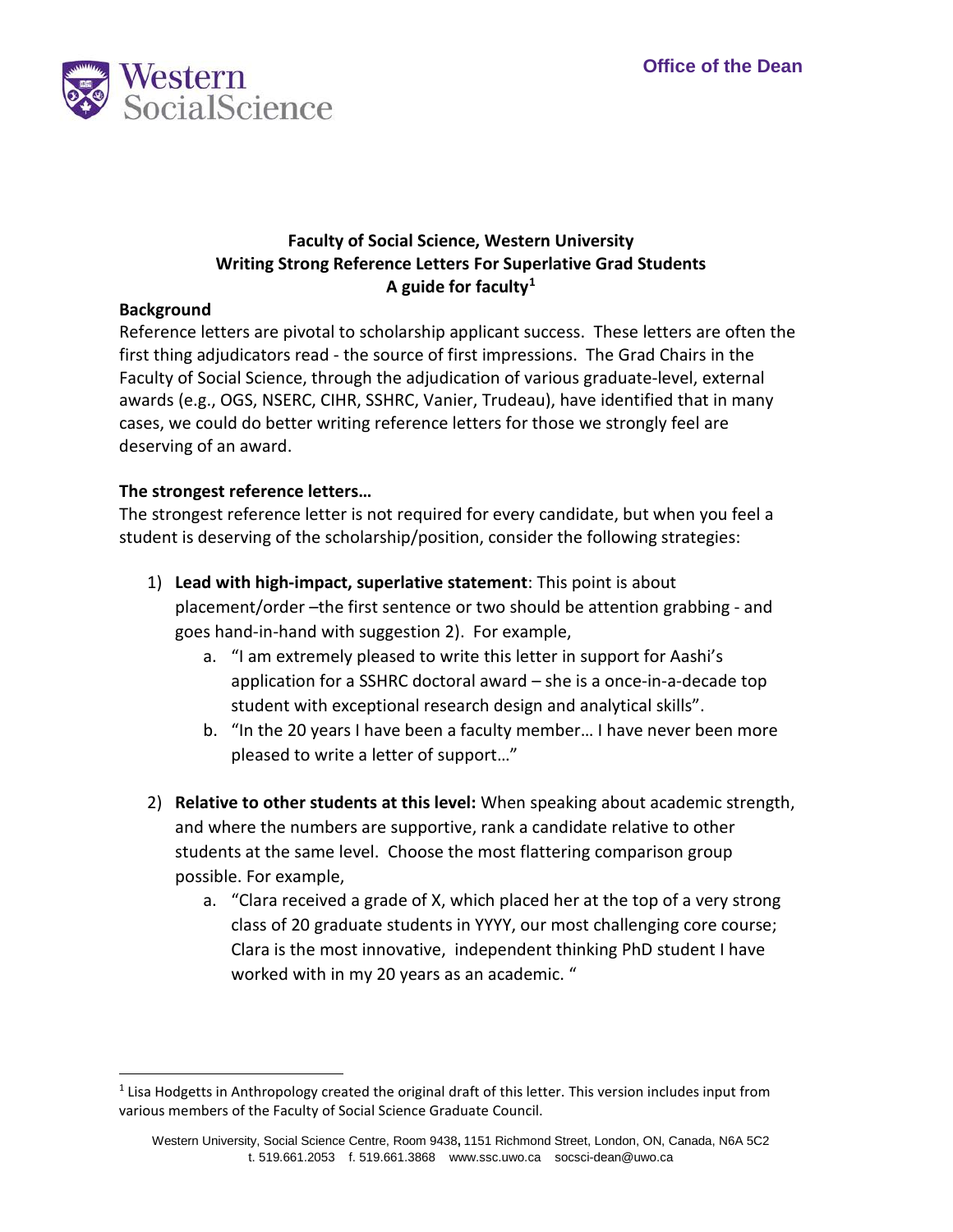- taught and supervised over my 15 years as a faculty member, he is b. "…I would put Xiaoming in the top X% of over 200 graduate students I have outstanding in every category I can imagine…"
- c. "…J have served on faculty-level, university-level, and national-level scholarship and grant committees and in terms of leadership both inside and outside academia, Sophia is in the top 1%..."

 The following statement is more likely to signal that though the student is strong, they may not be at the top of the list for receiving an award:

 d. "My colleagues and I on the Graduate Committee all agree that Elvis is among the top students in his cohort."

Those who are writing letters for multiple students *may* want to be *cautious* about wording that references relative ranking of their own students. That is, if you are writing letters for multiple students in any given competition, avoid ranking them if you feel all are deserving of an award.

- the decision-making bodies is unknown, assume it is multidisciplinary. That is, explain how their record compares to that of other students in their field/subfield at their level. The best letters tend to highlight the strength of a journal or book in the field – a journal's impact factors is one of many ways to accomplish this. For 3) **Relative to other [journals, awards, etc] in the field**: Many items are discipline or institution-specific. Write to the award adjudication audience; if the structure of clarify for the generalist reader. For students with peer-reviewed and other example,
	- award is extremely competitive and he is the first at Western to receive a. "Mohammed won the X-award in 2018, for his work on Y; this international this award since 1999"
	- anthropology. Of the few who do publish their work, they tend to do so after completing their PhDs. The journal is top three in the field." b. "Abby's forthcoming article in an edited volume on nationalist movements is quite exceptional among first year PhD students in sociocultural
	- c. "Bharat has an exceptional record of national and international conference presentations that is unparalleled among our current clinical psychology PhD students."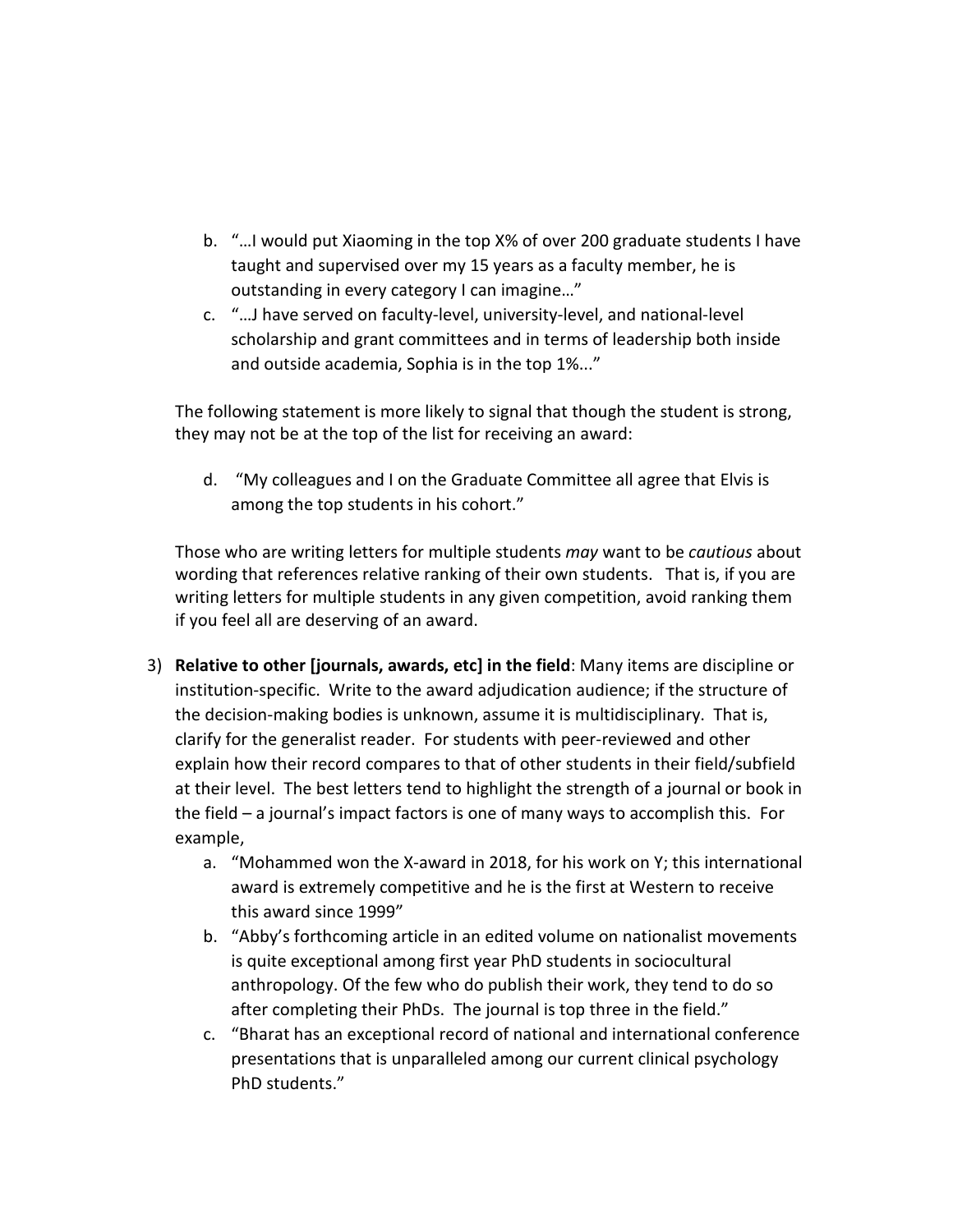- ranked in the top 5 of [SCImago journal rankings](https://www.scimagojr.com/) for Social Science" d. "Li has published two first author manuscripts in top journals, the *Journal of Stuffyoushouldknow* has a 5-year impact factor of 4.3 and is consistently
- she's likely to submit it]. She has a strong and consistent record of e. "Like most of our first year PhD students, Nilima is working towards her first publication [perhaps with details of what she's working on and when presenting her work to national audiences at conferences."
- 4) **Importance and originality of the proposed research**: As most scholarship committees are interdisciplinary, the referee is in a unique position to set the context of the proposed research project within the field. Highlight the scale of contribution and impact. For example,
	- demonstrating that process of Y... causing us to rethink...Z..." a. "Brigitte's experiments have been changing the field of X by clearly
	- b. "This work has direct policy implications such that polling companies will need to rethink how they approach X in the future"

 to send a message that this student may not merit funding yet. Do not shy away Uses adjectives carefully. Avoid lukewarm adjectives like "solid" unless you want from words like "outstanding" and "exceptional" when they are warranted. Indeed, be sure to use them when you feel strongly that the student is deserving of the award. It is critical that you provide supporting evidence.

 c. **Mitigate bias**: Be mindful and avoid adjectives likely to systematically disadvantage candidates (e.g., women). See the following document, which includes a list of gendered adjectives: https://csw.arizona.edu/sites/default/files/avoiding\_gender\_bias\_in\_letter of reference writing.pdf.

 There are bias "calculators" which identify adjectives that tend to appear in the letters of successful candidates and the adjectives that may not:

<https://www.tomforth.co.uk/genderbias/> <http://slowe.github.io/genderbias/>

5) **Links**:

 While the themes above related to superlative letters, the following document is a more general guide to reference letter writing.